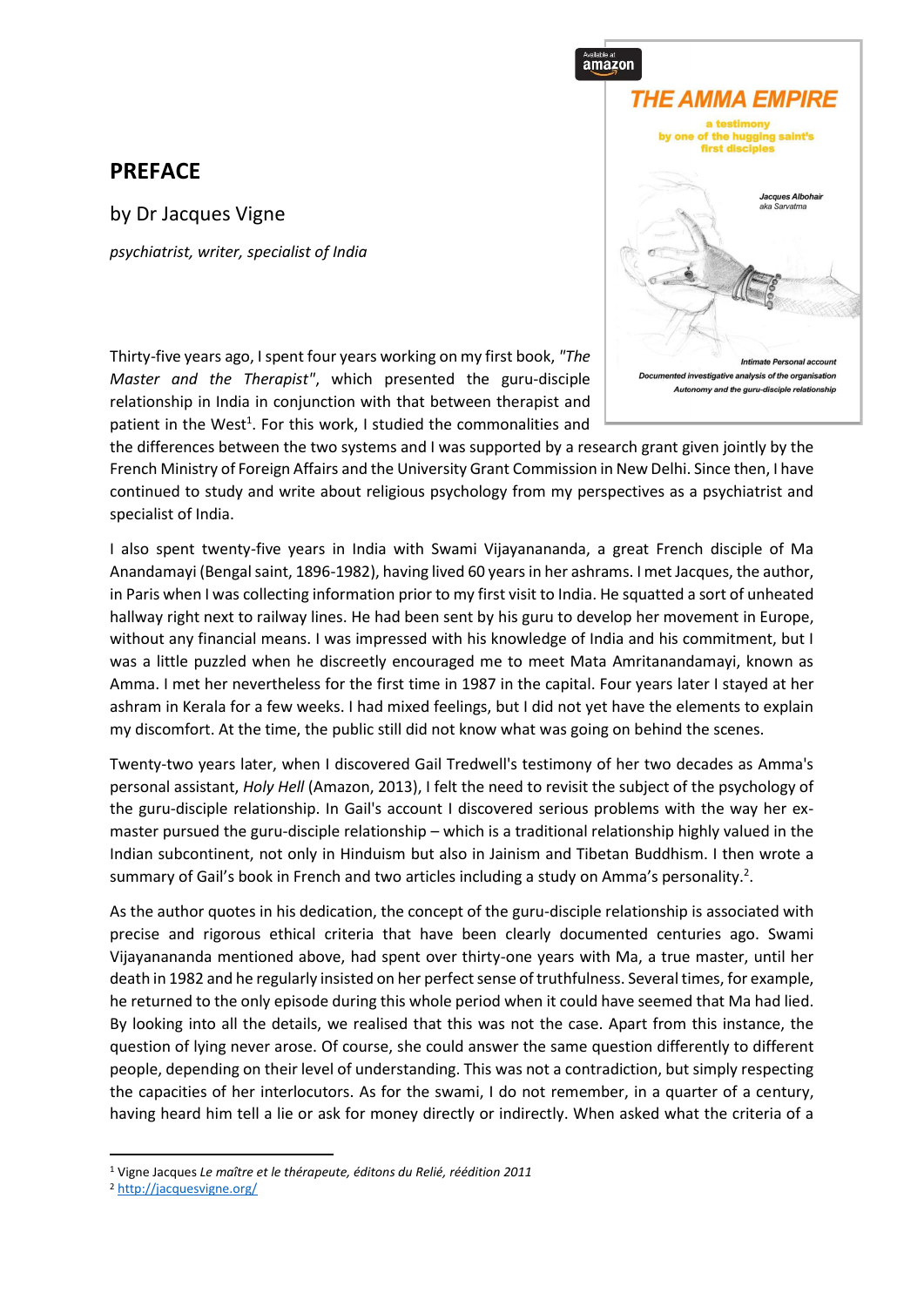true guru were, he would briefly give two central qualities: detachment from the two powers of sex and money. In this, he took up the advice of Saint Ramakrishna (Bengal, 1836-1886) to his disciples on the two major obstacles on the spiritual path. In Bengali, Hindi and Sanskrit, the terms are the same: *kāma-kanchana*, *kāma*, intense desire or lust, especially sexual, and *kanchana*, gold, in modern terms, the attraction to money. The present work by the author will provide a series of examples, either experienced directly or very clearly documented, showing that the behaviour of this lady and her organisation do not adhere by far to this ideal.

Looking at the viewing statistics and likes on Youtube of the interview that Sébastien Villalba, psychologist specialising in mass hypnosis phenomena in politics, sport and religion, made of me in 2019<sup>3</sup>, it seems obvious that the general public no longer wants to be fooled. Indeed, people seem able to appreciate in-depth reflections differentiating themselves from the press releases from Amma's organisation that rushed journalists copy-paste without taking the time to verify their validity. In addition, the latter sometimes claim to have direct experience of this lady and talk about her almost like specialists, after spending just five seconds in her arms, preceded by one or two hours of being fed official public relations material, observing the scene and waiting in line, accompanied by a chaperone. Often, these journalists do not challenge their perceptions or what they are told, which would be essential to properly inform the general public of the risks inherent to this type of spiritual organisations. At the same time, those who risk it are immediately threatened by US law firms mandated by the organisation, as the author reports.

By contrast, the author provides key insider testimony. He visited India for the first time in 1970 at the age of sixteen and stayed six months a year in Tiruvannāmalai, one of Hinduism's major places, with its sacred mountain, its great temple from the 15th-16th centuries dedicated to Shiva and above all, the ashram of the sage Ramana Maharshi (1879-1950) before returning to settle there in 1978. From an early age he was deeply impressed by the high ideal of the guru as given by sage Shankarāchārya in the 8<sup>th</sup> century and quoted in the dedication of this book. He finally joined Amma in 1979 before being sent back to Europe five years later in 1984 as her representative and to spread the word about her. He served her for fourteen years, closely during the first five years at the Vallickavu ashram, then as a regular interpreter during her European tours, or otherwise remotely in Europe giving talks and founding and developing her movement.

Jacques worked on the languages of India. He studied Sanskrit to understand the etymology of the terms in the founding texts of Hinduism and also acquired a good working knowledge of Tamil. He learned Malayalam, a difficult language that very few Western devotees, even those who have been with her for a long time, can understand and speak fluently. Since he could also speak several European languages, this earned him the role of Amma's interpreter in Europe. With his privileged position among the first circle of disciples, he was obviously not only aware of the official discourse, but of what was being said behind the scenes and able to understand the internal affairs of his ex-master and her organisation. It is about this divorce between the two discourses that he reports on in this testimony in a captivating and especially useful way, which is nothing short of an eye-opener.

After having resumed his autonomy in 1993, Amma repeatedly asked him to return to the movement as a lay person. She probably wanted him back to prevent him from speaking out. But he refused the compromises that this return entailed. Jacques' text is a mature work, written several decades after having left the movement: *"If I waited so long* [twenty-seven years] *before speaking out, it was not just* 

<sup>3</sup> <https://youtu.be/O82lIyYSmuo>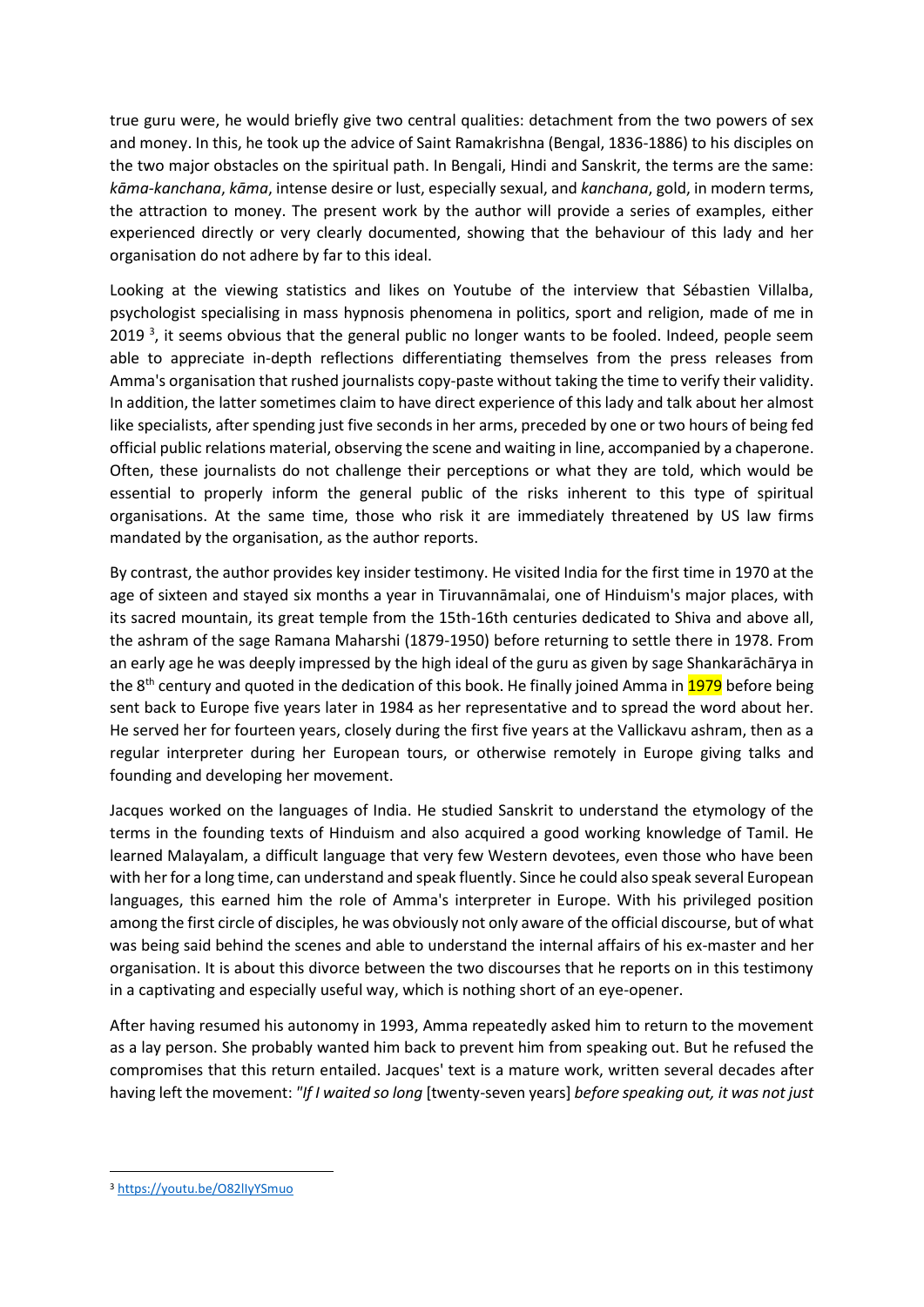## *because I was engaged in more constructive and positive pursuits, but to keep my word as balanced, neutral and fair as possible"*.

His book is teeming with quality testimonies, incriminations and evidence of serious ethical excesses related to the behaviour of his ex-master and to the management of her organisation. Reading it, we realise the huge discrepancy between the façade and reality, we discover how, in this organisation, lie and deception is part of a parallel reality. It is even quantifiable when the author analyses and dissects with rigour the foreign contributions accounts published on the website of the Indian Home Ministry. Fortunately for us, he deals with the subject he knows perfectly, as an investigative journalist would. Listening attentively to his testimony unveiling fundamental thematics related to the organisation could save many people a lot of time and energy.

One of his motivations is to "straighten things out" after having initially preached the glories of this person. To err is human, the essential is to admit that one has made a mistake and to let people know one has misled them. This book will therefore be of immense service by supporting the empowerment of devotees and sympathisers who will be ready to receive his message. I think even former disciples will be shocked by the revelations it contains, which they may not have been aware of, or at least not in such detail.

One of the valuable elements of the work to be noted is the reinterpretation of the official biography. The author's hindsight and his insider knowledge make it possible to demystify the official discourse and to lay bare the reality of the person, her evolution and her realisations. After Gail Tredwell, Jacques in turn reveals in his own way the functioning, the tendencies, and the intimate thought of their former master.

Jacques had already told me a long time ago about a number of problems and excesses of the movement and its leader. However, he had not told me everything: in particular, he had neither spoken of the intimate relationships she entertained with certain disciples nor of his own personal experience in this regard. He probably did not want to shock me then. His honest and candid testimony will not fail to disturb. But it is important to inform the general public about this public personality representing a movement and a religion and put an end to fairy tales.

As he himself puts it: *"Please know that I am only mentioning part of what I know here, as my goal is not to spread gossip or to humiliate anyone publicly. But when one pretends that Gail Tredwell's sincere testimony in "Holy Hell" is riddled with lies and when she is vilified in public, I would like people to know that she is not alone and that we still have a lot of information up our sleeves to strengthen our discourse." <sup>4</sup>*

Some fundamentalist Hindus who do not know him may criticise him for being a Christian agent in a plot to demean their religion, as Gail was accused of. Except that this argument falls short since he was born to atheistic parents, of Catholic and Jewish origins. In reality, this book is an ode to Hinduism, to what it fundamentally is, to what it could be despite some obvious excesses. It is indeed important not to confuse the criticism of a spiritual personality with its faults, intensified by a material and socioreligious success which obviously went to her head, and the global vision of several thousand-year-old traditions having distinguished themselves by a long series of great and true sages. The author's struggle as an individual against this sprawling and extremely wealthy organisation which does not hesitate to bring in international lawyers to silence its critics and opponents, seems to be David's against Goliath. I wish him success in his mission of information and truth.

<sup>4</sup> Ch. 7, "*The organisation's nr. 2*", footnote.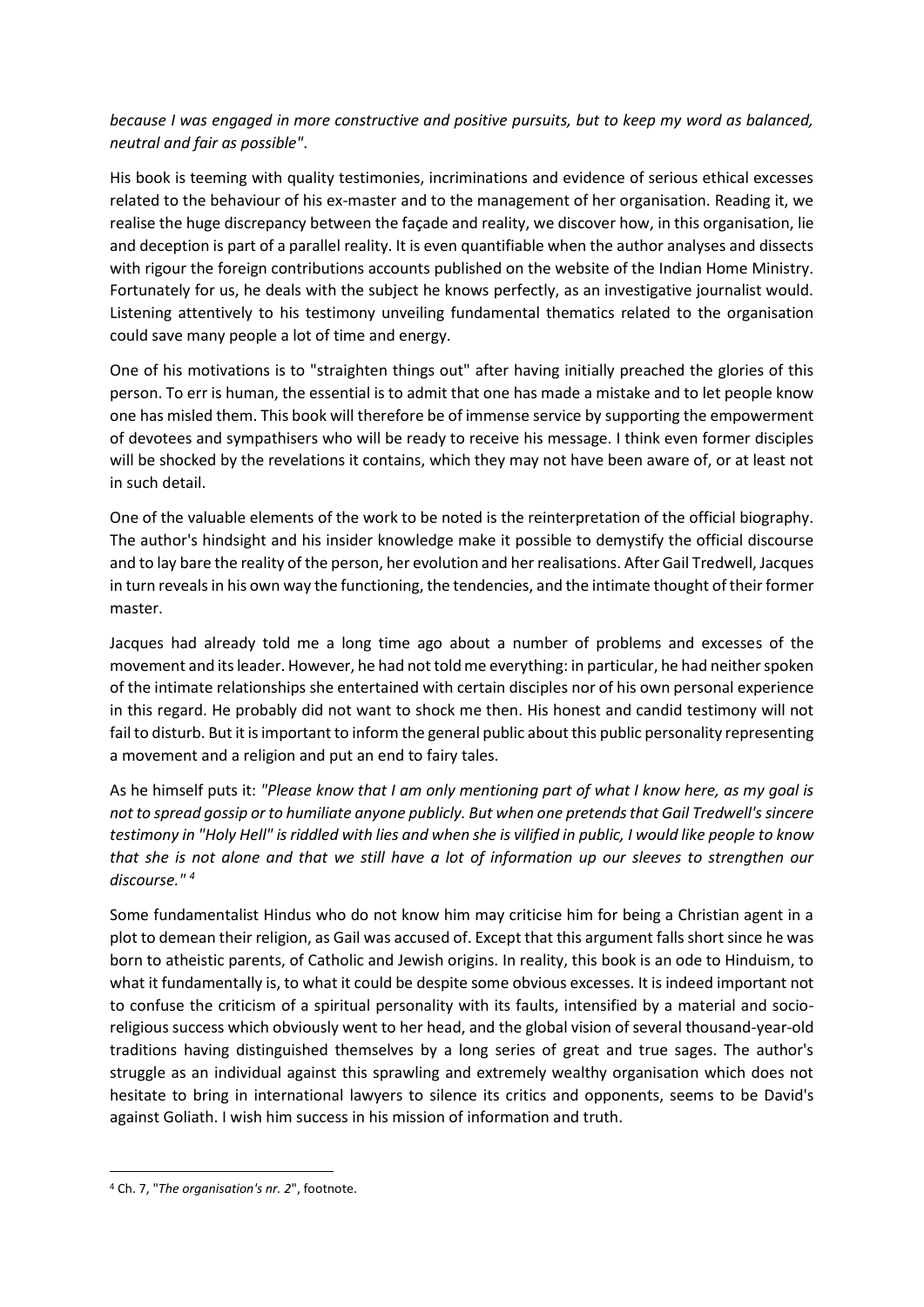The author guides the reader in the gradual discovery of the various dysfunctions and excesses of his ex-master and her organisation. His direct experience and investigation cover a whole range of themes: spiritual lineage, learning and achievement, megalomania and manipulation, psychotic outbursts and decompensations, sexuality and greed, personality cult, miracles and prophecies, infantilisation and violence, media fabrication and contradictory information, finances and charity, entrepreneurial empire in education and health and development aid with various key testimonies and reports, construction of the myth and reality, plagiarism and innovative authenticity, empowerment of women and support of patriarchy, politics and power, celebrities and traditions. We will find in it the main distinctive features of sectarian movements. Despite all the literature already available it is sad to note that so many people still fall into the same trap.

What also gives weight to this work is the number of directly accessible internet links which support the author's analysis: almost on every page, readers will be able to start their own research on the subjects that interest them or on which they may have doubts – especially useful in the electronic version of the book. Readers will therefore be able to form their own opinions on the basis of his testimony and investigative work.

After his personal testimony, in the second part of the work, the author gives us the means to understand the criteria of the authentic spiritual master, the true meaning of the guru-disciple relationship, and in case of need, the elements to regain our autonomy with the minimum of losses. He insists on putting into perspective the guru-disciple relationship and the meaning of Dharma within the framework of classical tradition, with Sanskrit sources. This makes it possible for people to remain rooted in a solid foundation in their further development and broadens the debate by going beyond the criticism of one-off/factual excesses of given persons or groups.

In particular, I recommend the reading of the last pages of this second part carefully. There he develops what we could call the psychology of *deconversion*, that is to say how to extract and empower oneself in relation to a belief, a religion, a group, or a master that one has followed for some time.

His book is not only a precious and authentic testimony, but also a guide for finding oneself and navigating one's way around a situation of spiritual, social and personal involvement that is often complex to grasp and to disentangle from. Those who fear the repercussions of a coming-out will be able to comfort themselves with these words of Mahatma Gandhi: *"Tell the truth: at the beginning you will be alone, then most will follow you!"* As the saying goes: *"You can fool all the people some of the time and some of the people all the time, but you cannot fool all the people all the time!"*

\_\_\_\_\_\_\_\_\_\_\_\_\_\_